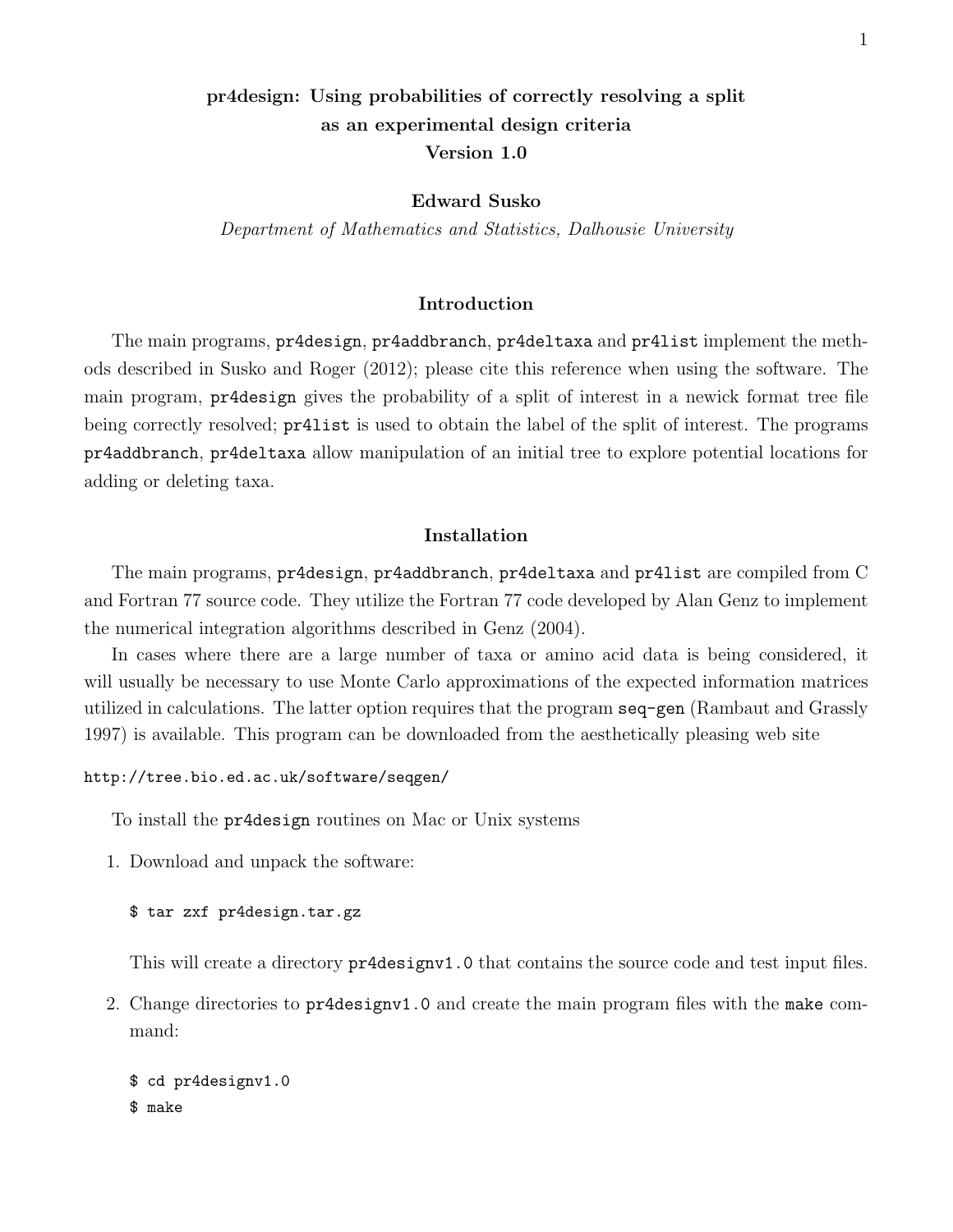This should produce the program files pr4design, pr4addbranch, pr4deltaxa and pr4list which can be copied to a location in your PATH.

The source code has been compiled and tested using gcc and gfortran (versions 4.4.0) on an CentOS Linux distribution (release 5.5). While the program has not been tested on another platform, it should compile under any Linux distribution as well as Mac OS X, assuming a fortran compiler is installed.

# Obtaining split/branch labels

The program pr4design obtains the probability of correctly resolving a split for an original tree or after adding taxa to and deleting taxa from that tree. In order to specify the split of interest, as well as possible splits/branches to add taxa to or from, it is necessary to specify which of the branches these are. The program pr4list can be used to accomplish this and can be run at the command line with the command

#### \$ pr4list ntaxa treefile outtreefile

Here ntaxa is the number of taxa and treefile is the name of a file containing the original tree in Newick format.

A new tree with labels on internal branches will be printed to outtreefile. Newick format is used so that common tree drawing programs will bring up the tree with branch labels. For example with the program njplot (Perrière and Gouy 1996) available at

# http://pbil.univ-lyon1.fr/software/njplot.html

the tree can be brought up with

#### \$ njplot outtreefile

Clicking on the button labelled "Bootstrap" will indicate the labels of branches along them. Alternatively, the split labels can be obtained from the output to the screen which, for each split, lists the taxa on either side of the split.

As a running example we consider the seed plant data of the paper. To obtain the list of splits in the estimated tree of 11 taxa, stored in seed\_plant.tree

```
$ pr4list 11 seed_plant.tree seed_plant_label.tree
Split 0: Psilotum from rest
Split 1: Amborella from rest
...
Split 18
Psilotum Amborella Nymphaea Magnolia Arabidops Oryza Zea
split from
Welwitsch Pinus Zarnia Cycas
```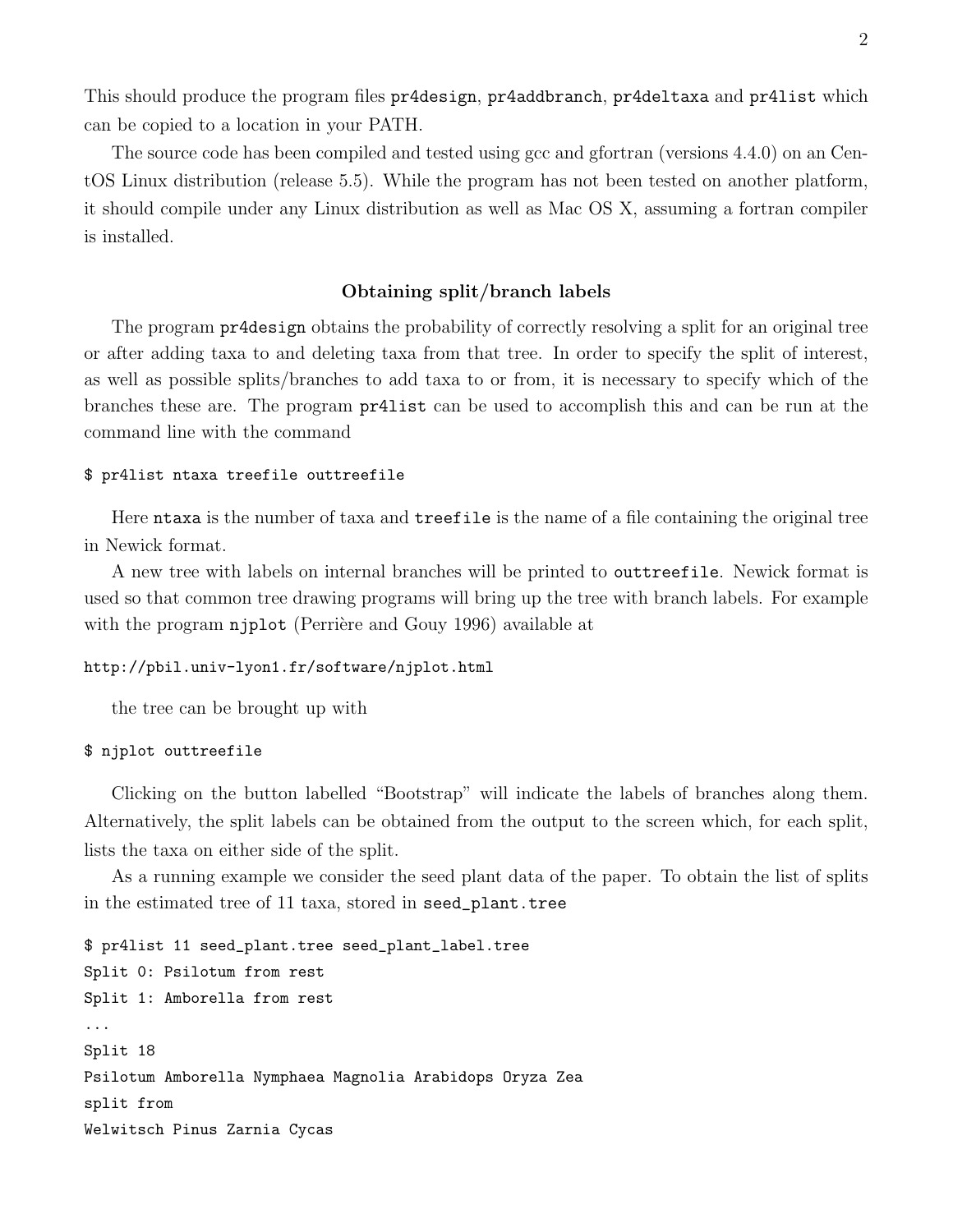

Figure 1: The seed plant tree with labels.

The command below, in conjunction with clicking on the button labelled "Bootstrap" produces a plotted tree similar to the one in Figure 1.

\$ njplot seed\_plant\_label.tree &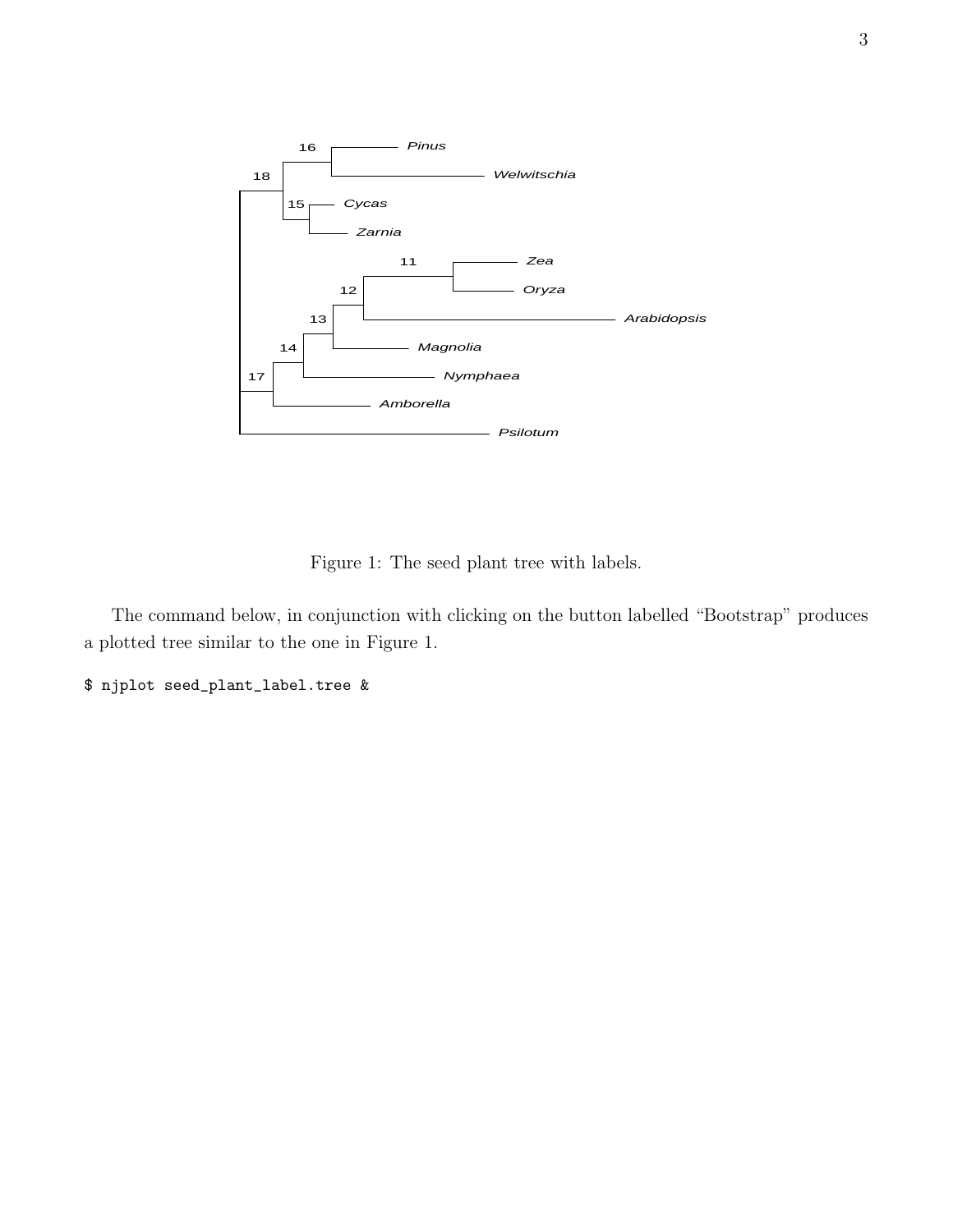#### Modifying the tree

The program pr4deltaxa can be used to delete taxa from the original tree and the program pr4addbranch can be used to add taxa. The labelling of the edges will change after running either of these programs. Thus pr4list will need to be run again to determine the labels of the splits in the new tree.

To delete taxa, use the command

#### \$ pr4deltaxa number\_of\_taxa names < treefile

Here names is a space-separated list of names that are present in the Newick format tree file given by treefile. Output is to the screen and is a Newick tree file with the taxa removed. For instance, the command

```
$ pr4deltaxa 11 Arabidopsis Magnolia < seed_plant.tree > seed_plant_small.tree
```
deletes the taxa labeled Arabidopsis and Magnolia from the tree, with the resulting new tree stored in seed\_plant\_small.tree.

To add a branch, issue the command

```
$ pr4addbranch -n number_of_taxa -s split -a add_label -l length -x fraction
```
Here split is the label of the split that will be of interest in design, add\_label is the label that a new branch is to be added to and length is it's length. The variable fraction indicates where along the edge for addition, the new edge will be added to. For values of fraction close to 0, the new branch is placed close to the end of the branch at the end that is furthest from the split of interest in design. For values of fraction close to 1, the new branch is placed close to the end of the branch at the end that is closest to the split of interest in design.

As an example,

```
$ pr4addbranch -n 11 -s 14 -a 17 -x 0.9 -l 0.1 < seed_plant.tree > seed_plant_large.tree
```
adds a branch of length 0.1 to the tree stored in seed\_plant.tree 90% of the way along the 17th edge, away from edge 14. As another example,

```
$ pr4list 11 seed_plant.tree
Split 0: Psilotum from rest
...
$ pr4addbranch -n 11 -s 14 -a 0 -x 0.9 -l 0.1 < seed_plant.tree
```
adds a branch to the terminal edge leading to Psilotum.

### Obtaining the probability of estimating the correct split

The program pr4design gives the probability of estimating the correct split and can be run at the command line with the command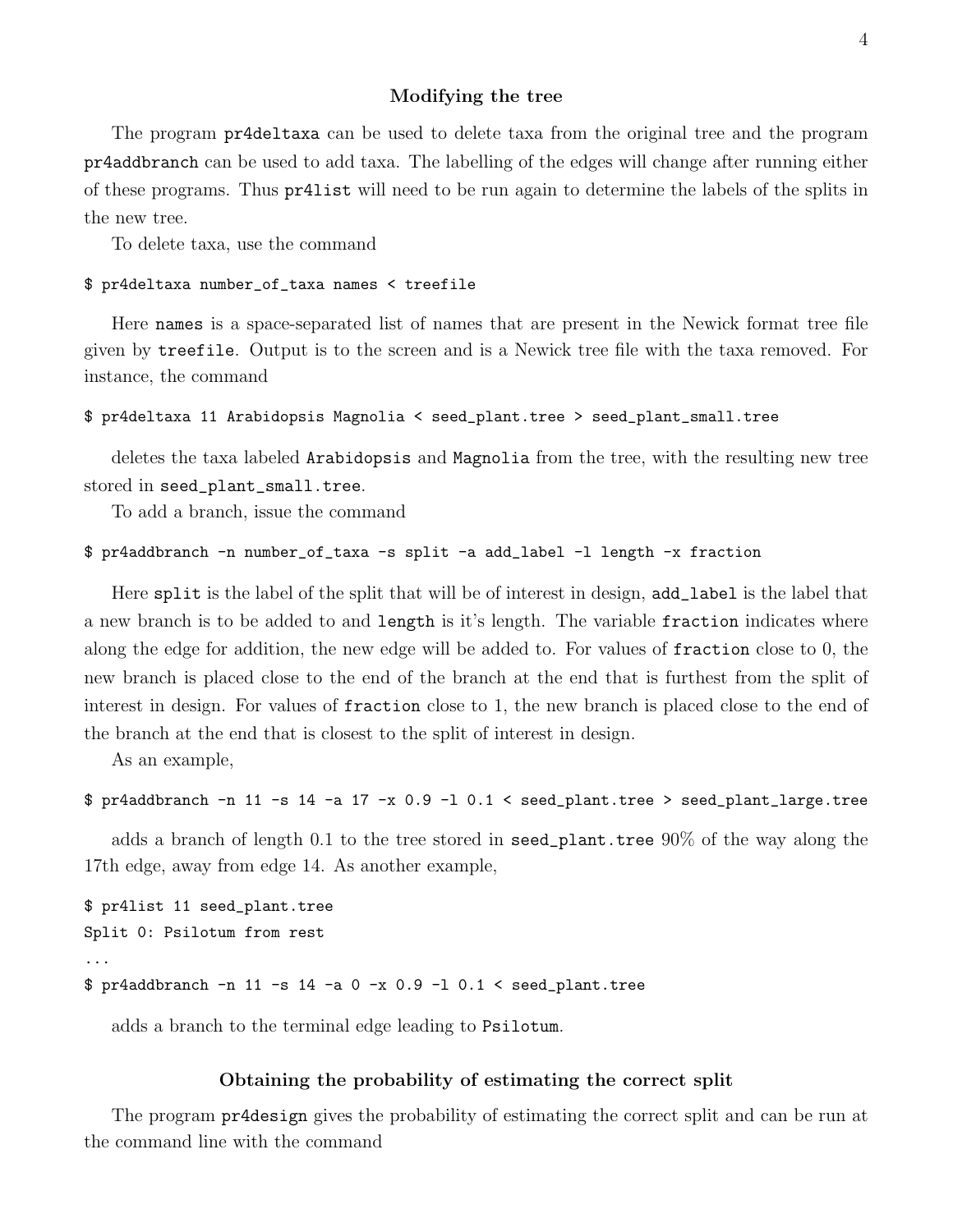#### \$ pr4design controlfile

### Input

All input to the routine is through a main control file, controlfile. The control file is similar in format to the control files used by the programs baseml and codeml in the PAML package (Yang 1997, 2007). For instance, the model variable specifies the substitution model and gives a subset of the models available in PAML, with the same numbering scheme. For the running seed plant example, and the original tree, with split 14 in Figure 1, as our split of interest, we use the control file seed\_plant.ctl

```
* Example control file
splitofinterest = 14 * split of interest
middle = 0.002 * middle edge length
ntaxa = 11 * number of taxa
treefile = seed_plant.tree * Tree file (Newick format)
nchar = 4 * nucleotide data
model = 7 * GTR modelQfile = seed_plant_GTRuQ * file with rate matrix
nsite = 5544 * number of sites for probability calculation
```
As with PAML control files, blank lines are allowed and all text following a '\*' till the end of a line is treated as a comment. The word on the left of an equal sign gives a control variable and the word on the right gives the value of that variable. Spaces are required on both side of an equal sign. The order of variables is unimportant. The control variables are as follows. All variables not indicated as optional are required.

splitofinterest: An integer giving the split of interest for probability calculation. The probability approximation is the probability that this particular split of interest will be correctly estimated by maximum likelihood estimation. The labelling of splits can be obtained from pr4list as was described above.

ntaxa: An integer giving the number of taxa.

treefile: The name of a file containing the tree of interest with edge lengths. In the running example, the treefile was seed\_plant.tree and contained the tree

(Psilotum:0.346,((Welwitschia:0.212,Pinus:0.092):0.067, (Zarnia:0.053,Cycas:0.035):0.036):0.06, (Amborella:0.135,(Nymphaea:0.182,(((Oryza:0.084,Zea:0.089):0.124, Arabidopsis:0.349):0.043,Magnolia:0.105):0.041):0.042):0.046);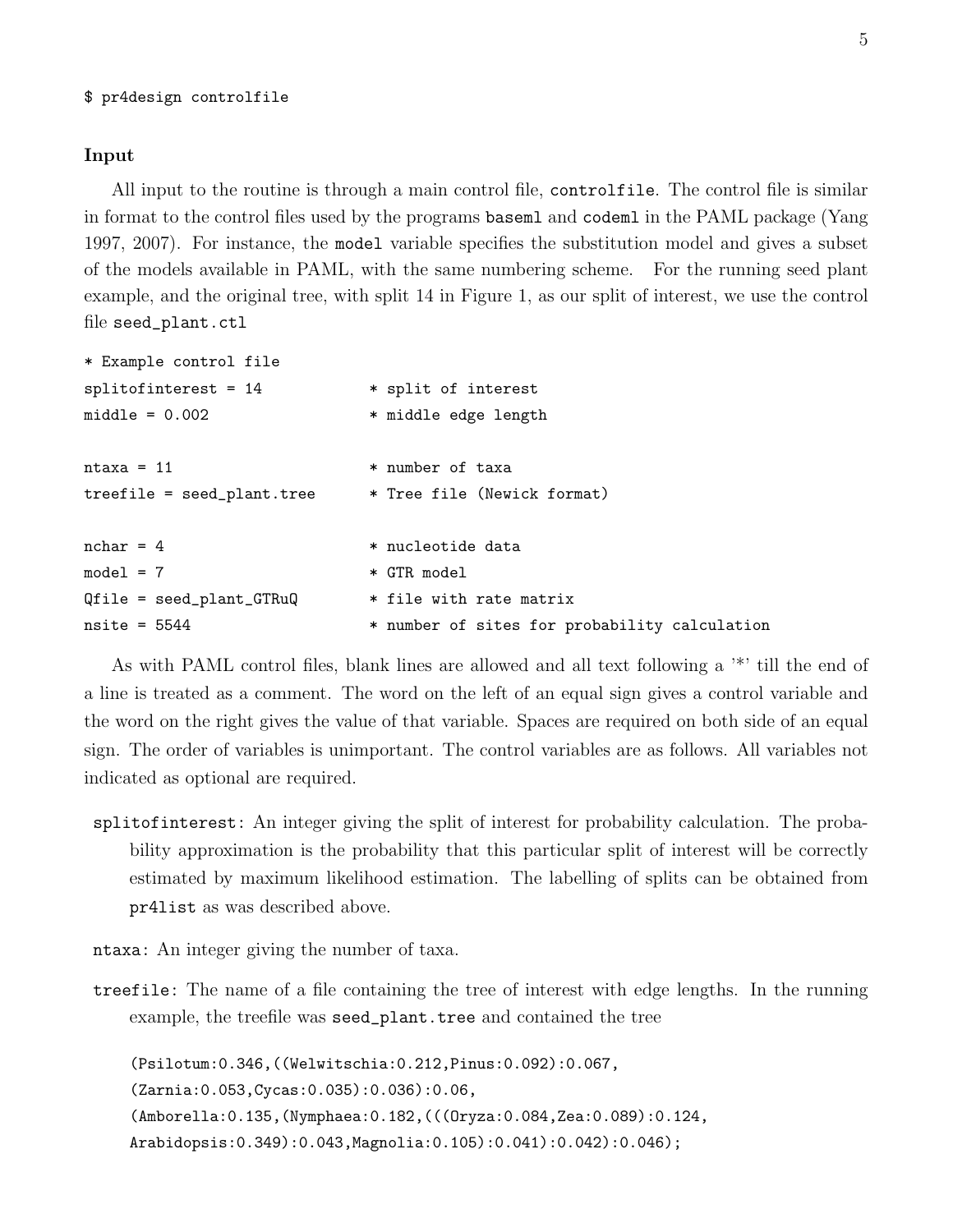The tree should conform to the Newick standard. The programs in PHYLIP (Felsenstein, 1989, 2004), TREE-PUZZLE (Schmidt et al. 2002) and PAML (Yang 1997, 2007), which can be used to obtain ML estimates of edge-lengths for the models described here, will output trees in this format. A discussion of this standard as implemented in PHYLIP is given at

### http://evolution.genetics.washington.edu/phylip/newicktree.html

and a more formal description is available at

# http://evolution.genetics.washington.edu/phylip/newick\_doc.html

Allowable features of the Newick standard that will likely create difficulties are:

- 1. Quoted labels.
- 2. Nested use of the characters '[' and/or ']' in comments. The characters '[' and ']' can only be used to delimit comments and cannot be used within comments.
- 3. Long leaf labels. A limit of 10 non-null characters is allowed for leaf names.
- 4. Underscores are not converted to blanks.

nsite: The number of sites for the probability approximation. For instance, if nsite is 1000, what is calculated is the probability of estimating the correct split when sequence length is 1000 character states (nucleotides or amino acids).

- nchar: An optional integer indicating that the model was for nucleotide data ( $nchar=4$ ) or amino acid data (nchar=20). The default value is 4.
- model: An integer code for the substitution model. For nucleotide data ( $nchar=4$ ), the models currently implemented are

| model | Model |
|-------|-------|
| 0     | JС    |
| 2     | F81   |
| 3     | F84   |
| 4     | HKY   |
|       | GTR.  |

and for amino acid data (nchar=20) the models currently implemented are

| model        | Model           |
|--------------|-----------------|
| $\mathbf{0}$ | Poisson         |
| 1            | Proportional    |
| 2            | Empirical       |
| 3            | $Empirical + F$ |
| 8            | REVaa           |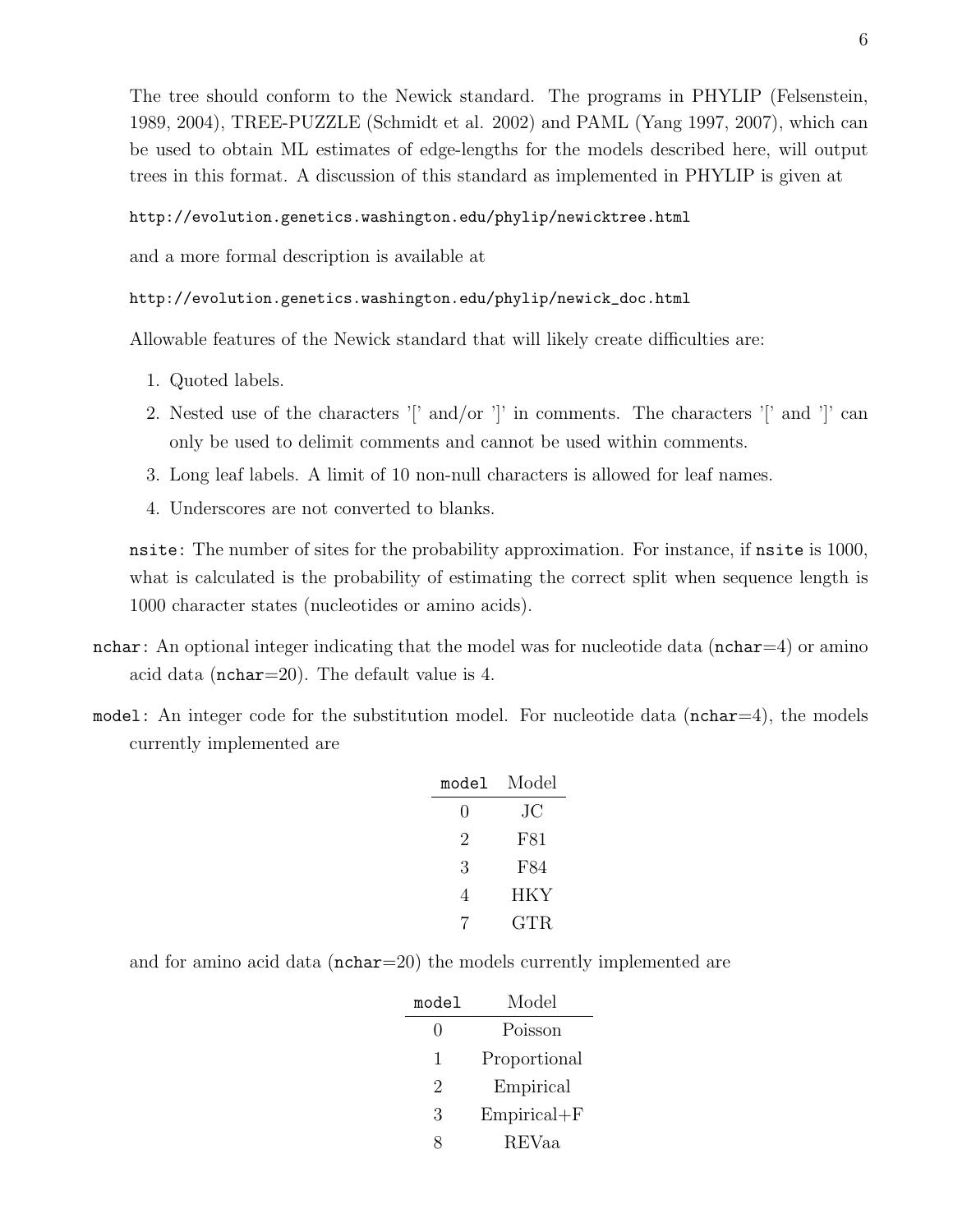The documentation for the PAML package gives a good description of the models listed and can fit all of them.

The GTR and REVaa models refer to the most general time-reversible models in the nucleotide and amino acid case, respectively. The Poisson and Proportional models are the analogues of the JC and F81 models for amino acid data. The Poisson and Proportional models have substitution probabilities

$$
P_{ij}(t) = \begin{cases} \pi_j + (1 - \pi_j) \exp[-\mu t] & \text{if } i = j \\ \pi_j - \pi_j \exp[-\mu t] & \text{otherwise} \end{cases}
$$

where  $\mu = [\sum \pi_i(1 - \pi_i)]^{-1}$  and  $\pi_j$  gives the stationary of the *j*th amino acid. In the Poisson model, the frequencies are all 1/20

When  $model=2$  or 3 an empirical model is fit. The model is specified by the variable aaRatefile. When model=2, the stationary frequencies are the stationary frequencies of the specified empirical model.

When model=3, the stationary frequencies must be specified in a file frilumeral in this case, the empirical model is used to specify the exchangeabilities. The exchangeability of amino acid i and j is defined as

$$
S_{ij}=Q_{ij}/\pi_j
$$

where, for the specified empirical model,  $Q_{ij}$  is the rate of substitution from i to j and  $\pi_j$  is the stationary frequency j. When model = 3, the rate of substitution from i to j is

$$
\tilde{Q}_{ij} = S_{ij}\tilde{\pi}_j
$$

where  $\tilde{\pi}_j$  is the frequency of j specified in frfile.

aaRatefile: Only required for empirical amino acid models (model=2 or 3 and  $nchar=20$ ). The name of the empirical model to fit. The models currently implemented are

|                         |            | dayhoff.dat Dayhoff or PAM Dayhoff et al. (1978) |
|-------------------------|------------|--------------------------------------------------|
| jones.dat               | JTT.       | Jones et al. $(1992)$                            |
| wag.dat                 | <b>WAG</b> | Whelan and Goldman (2001)                        |
| $m$ tREV24.dat $m$ tREV |            | Adachi and Hasegawa (1996)                       |
| lg.dat                  | LG         | Le and Gascuel $(2008)$                          |

The naming scheme was chosen to be consistent with PAML. However, aaRatefile is not actually the name of file, rather it identifies a model.

frfile: The name of a file containing the model's stationary frequencies nucleotides or amino acids, each separated by white space. For nucleotides, the ordering is alphabetical: A, C, G and T, which differs from the T, C, A and G ordering of PAML. Amino acids are ordered alphabetically: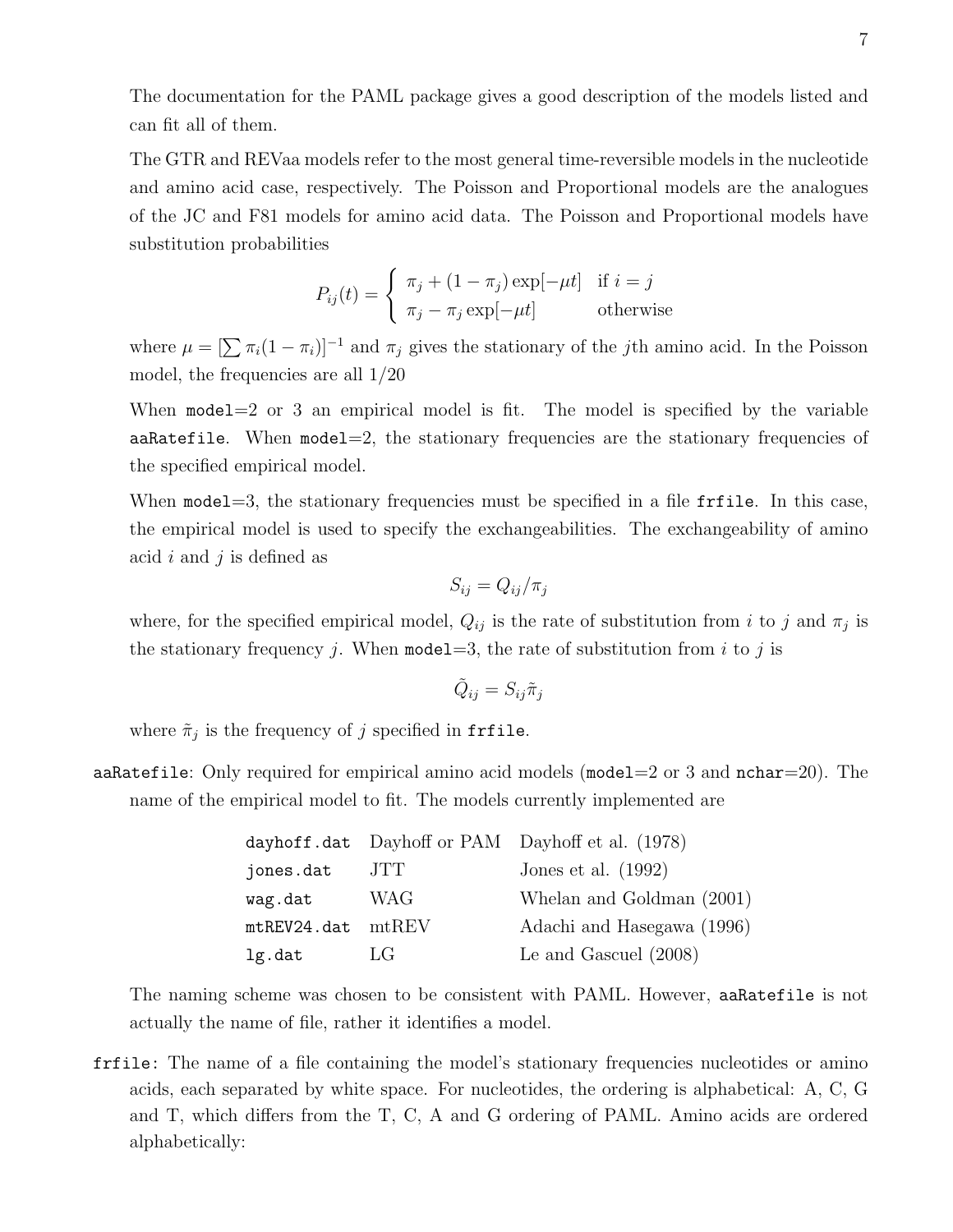alanine, arginine, asparagine, aspartic, cysteine, glutamine, glutamic, glycine, histidine, isoleucine, leucine, lysine, methionine, phenylalanine, proline, serine, threonine, tryptophan, tyrosine, valine

which is the same ordering used by most phylogenetic packages including PAML, PHYLIP and TREE-PUZZLE.

Qfile: Only required for the general time reversible model, GTR or REVaa (model=7, nchar=4 or  $\text{model}=8$ ,  $\text{nchar}=20$ ). The name of a file containing the entries of the rate matrix separated by blanks. The ordering of nucleotides or amino acids should match the ordering in frfile. In the example, the entry in the control file is

Qfile = seed\_plant\_GTRuQ  $*$  file with rate matrix

and the file GTRuQ contains the entries

| -1.091117 | 0.585134    | 0.351278    | 0.154705    |
|-----------|-------------|-------------|-------------|
| 0.811488  | $-1.208900$ | 0.255487    | 0.141925    |
| 0.313818  | 0.164577    | $-0.921570$ | 0.443175    |
| 0.170554  | 0.112821    | 0.546897    | $-0.830272$ |

kappa or ttratio: One of these is required for the F84 and HKY models (model=3 or 4 and nchar=4). A real number giving the  $\kappa$  parameter for the model. The F84 model has a rate matrix proportional to

$$
\begin{bmatrix}\n\cdot & \pi_C & (1 + \kappa/\pi_R)\pi_G & \pi_T \\
\pi_A & \cdot & \pi_G & (1 + \kappa/\pi_Y)\pi_T \\
(1 + \kappa/\pi_R)\pi_A & \pi_C & \cdot & \pi_T \\
\pi_A & (1 + \kappa/\pi_Y)\pi_C & \pi_G & \cdot\n\end{bmatrix}
$$

where  $\pi_R = \pi_A + \pi_G$  and  $\pi_Y = \pi_C + \pi_T$ . The HKY model has a rate matrix proportional to

|                | $\pi_C$        | $\kappa \pi_G$ | $\pi_T$        |
|----------------|----------------|----------------|----------------|
| $\pi_A$        |                | $\pi_G$        | $\kappa \pi_T$ |
| $\kappa \pi_A$ | $\pi_C$        |                | $\pi_T$        |
| $\pi_A$        | $\kappa \pi_C$ | $\pi_G$        |                |

The transition-transversion ratio (territories) is related to the  $\kappa$  parameter in the F84 model through

$$
R = \kappa \times \frac{\pi_A \pi_G/\pi_R + \pi_C \pi_T/\pi_Y}{\pi_R \pi_Y} + \frac{\pi_A \pi_G + \pi_C \pi_T}{\pi_R \pi_Y}
$$

where  $\pi_R = \pi_A + \pi_G$  and  $\pi_Y = \pi_C + \pi_T$ . For the HKY model the relationship is

$$
R = \kappa \times \frac{\pi_A \pi_G + \pi_C \pi_T}{\pi_R \pi_Y}
$$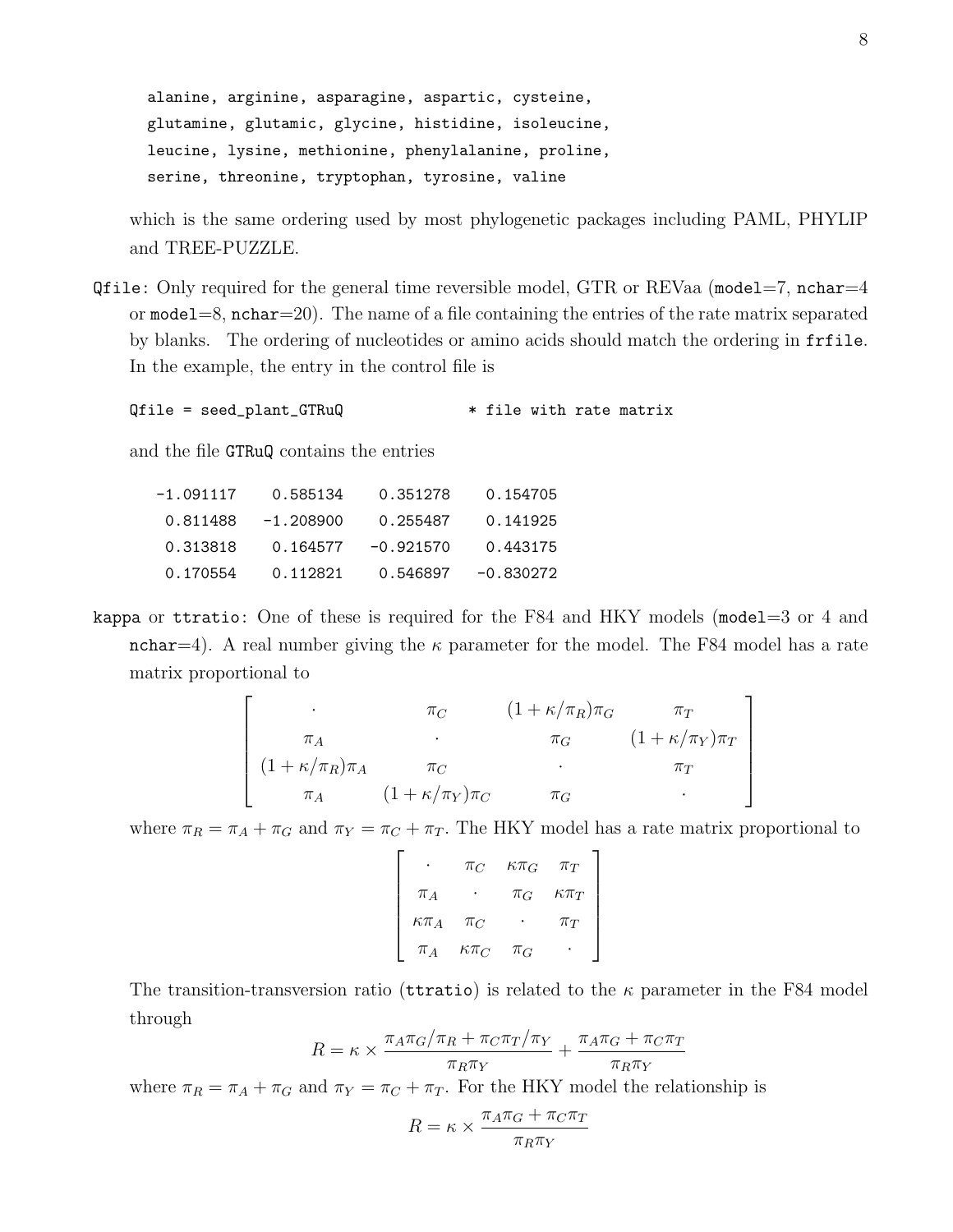- alpha: Only required if a gamma rates-across-sites model (Yang 1994) is desired. A real value giving the shape parameter of the gamma distribution.
- ncatG: Only used if a discrete gamma rates-across-sites model was fit. Optionally, an integer giving the number of categories to use in the discrete approximation. The default is 4. The discrete gamma approximation used is the same as the default of PAML 4.2; the representative rate is the conditional mean for the class.
- nrate: Optionally used to specify the number of rate classes in an arbitrary discrete rates-acrosssites model. The variable is not used if alpha is set. If alpha is not set the default is to fit an equal rates model.
- ratefile: Only used if alpha is not set and nrate > 1. The name of a file with rates and weights for the arbitrary discrete rates-across-sites model. Each line should give a rate followed by a corresponding weight. For example, the file

0.00026 0.25 0.02369 0.25 0.33291 0.25 3.64313 0.25

indicates a rates-across-sites model with four rates where, for instance, there is a 25% chance that a site will have a rate multiplier 3.64313. This consequently allows for implementations of the discrete gamma rates-across-sites models that give different discrete rates or weights than PAML to the same shape parameter.

tinfo: Optionally one of 0, 1 or 2. The default is 0.

The probability calculations use expected information matrices that can require substantial calculation when either the number of taxa is large or amino acid data is considered. These matrices can be approximated through simulation. The value tinfo=0 indicates that calculation should be exact and the value tinfo=1 indicates that simulation should be used for calculation. The value  $\tan 50 = 1$  assumes that the program  $\sec 79 = 1$  is available. Alternatively, if it is more convenient to simulate directly, simulated data can be read through the sequence file, seqfile. In this case tinfo should be set to 2.

seqfile: Only required if tinfo=2. The name of a file containing the sequence data that will be used for information matrix calculation when tinfo=2. For accurate approximation, this should be simulated with the same model that is being used in probability calculations.

The file should conform to PHYLIP standards for input with 10 character long names padded by blanks. The names should match the names used in the input treefile. Input can be either interleaved or sequential with one caveat: The lines 2 through  $m + 2$ , where m is the number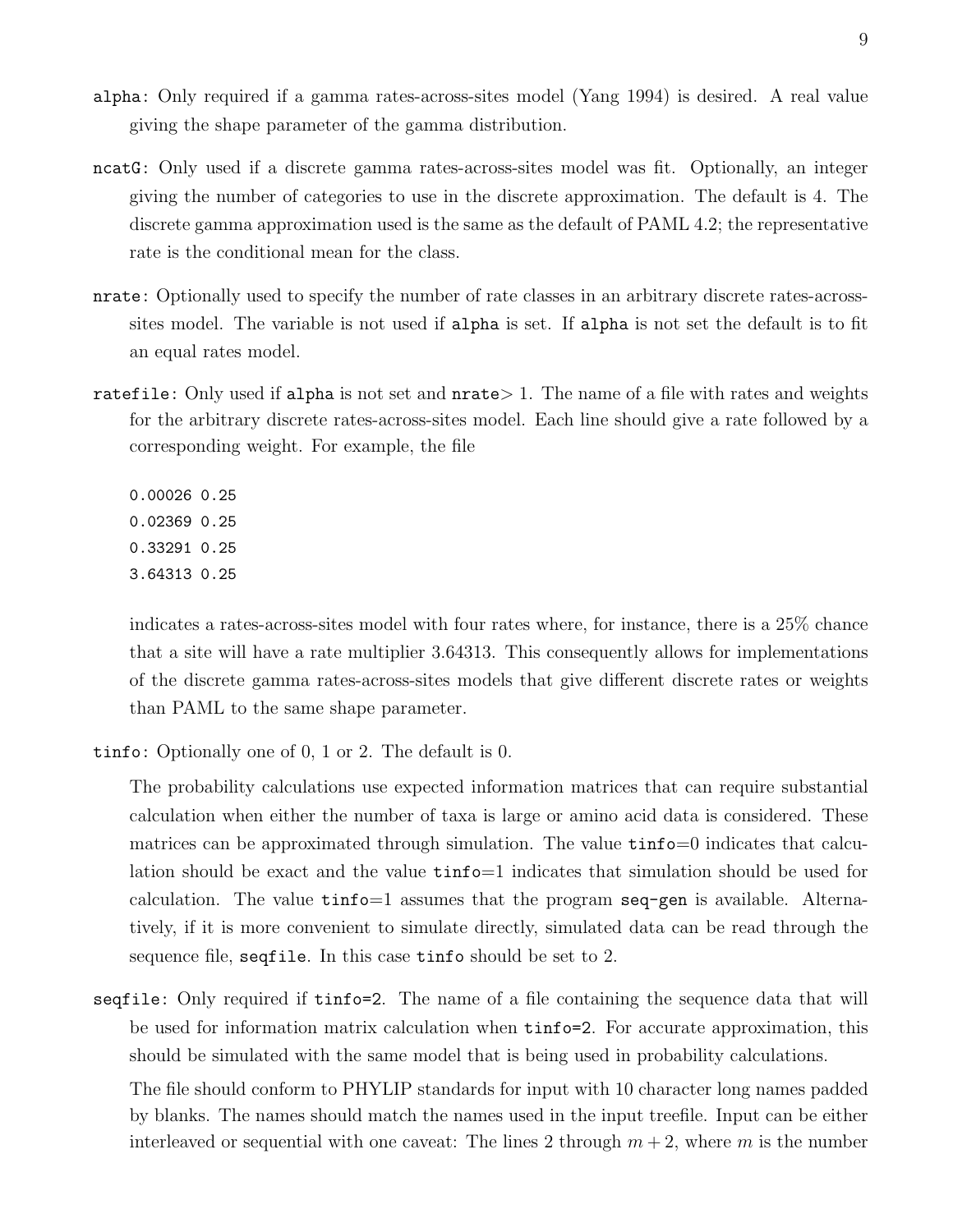of taxa, must contain the name of taxa followed by sequence data. For instance the start of a sequence file might be

```
6 3414
Homsa ANLLLLIVPI LI...
Phovi INIISLIIPI LL...
...
but not
6 3414
Homsa
ANLLLLIVPI LI...
Phovi
INIISLIIPI LL...
...
```
which would be allowed under the sequential format by PHYLIP.

- nsim: Optional and only used if tinfo=1. The number of sites to simulate when approximating the information matrix. The default is 100,000.
- iseed: Only used if tinfo=1. An integer that will set the seed. Changing this will change the data generated for approximating the information matrix and can be useful in evaluating the sensitivity of the calculations to this random generation. If probabilities vary substantially, nsim should be increased.

# Output

The output (to the screen or stdout) is the probability that the split is estimated correctly. For instance, with the running example, the control file set splitofinterest to 14 based on the labelling in Figure 1. The probability of correctly estimating this split is

```
$ pr4design seed_plant.ctl
6.5712739653234298e-01
```
A tree with two of the taxa deleted was created with

```
$ pr4deltaxa 11 Arabidopsis Magnolia < seed_plant.tree > seed_plant_small.tree
```
The labelling of the splits in the new tree might be different than for the original tree and needs to be checked.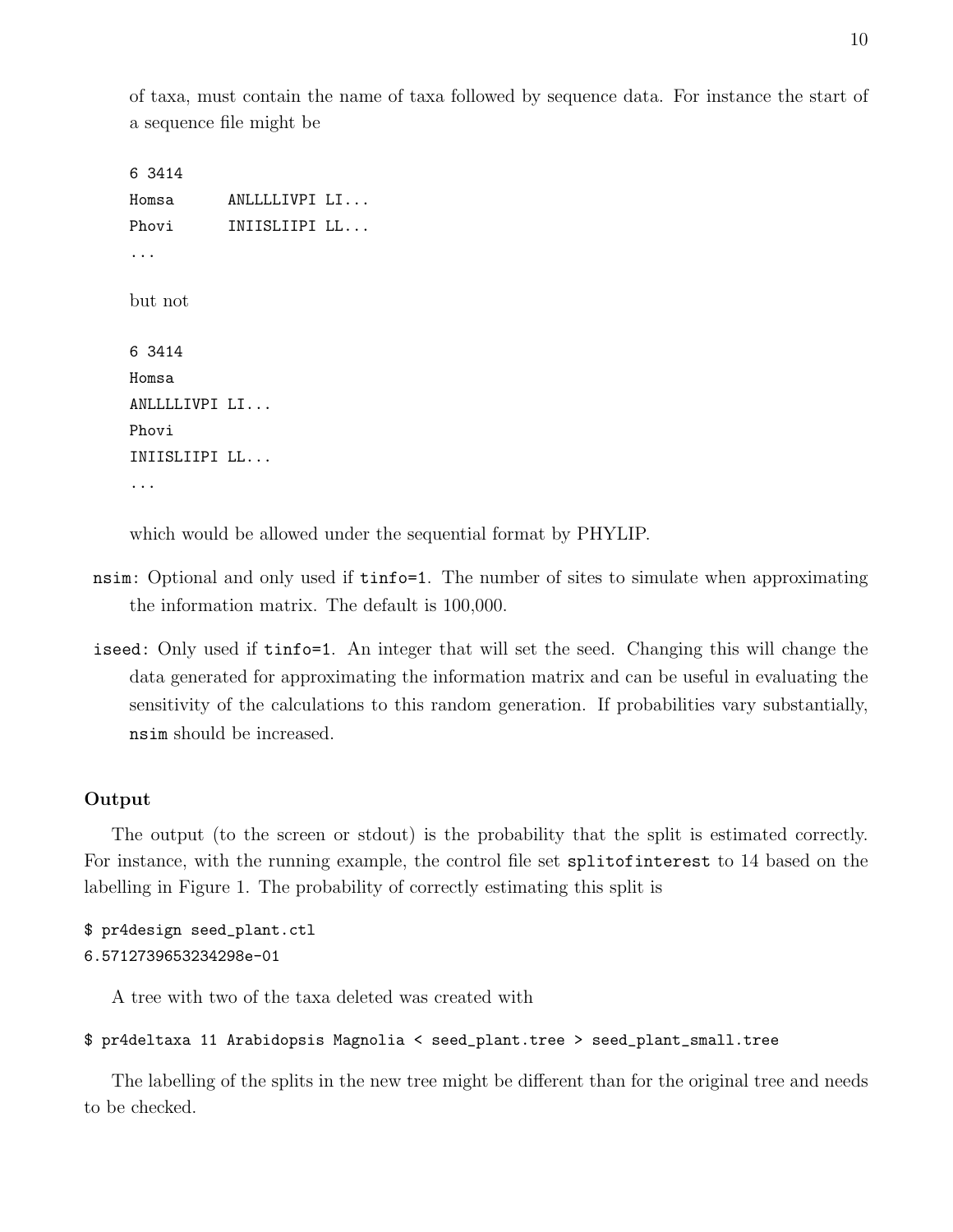```
$ pr4list 9 seed_plant_small.tree seed_plant_small_label.tree
...
Split 12
Psilotum Amborella Zarnia Cycas Welwitsch Pinus
split from
Nymphaea Oryza Zea
```
The original split 14 now has the label 12. To investigate effects of reducing the number of taxa but increasing the number of sites from 5544 to 7000, we copy the control file to seed\_plant\_small.ctl and edit it.

```
splitofinterest = 12 * split of interest
middle = 0.002 * middle edge length
ntaxa = 9 * * number of taxa
treefile = seed_plant_small.tree * Tree file (Newick format)
nchar = 4 * nucleotide data
model = 7 * GTR modelQfile = seed_plant_GTRuQ * file with rate matrix
nsite = 7000 * number of sites for probability calculation
```
Running pr4design again gives

```
$ pr4design seed_plant_small.tree
5.6007789621417259e-01
```
# Change Log

Changes since March 1, 2012:

• September 5, 2014: Control files with carriage returns (which are automatically added when created on a Windows OS) are now correctly interpreted.

## References

- Genz A. (2004). Numerical computation of rectangular bivariate and trivariate normal and t probabilities. Statistics and Computing. 14:251–264.
- Perrière, G. and Gouy, M. (1996) WWW-Query: An on-line retrieval system for biological sequence banks. Biochimie, 78, 364-369.
- Rambaut, A. and Grassly, N. C. (1997). Seq-Gen: An application for the Monte Carlo simulation of DNA sequence evolution along phylogenetic trees. Comput. Appl. Biosci. 13: 235-238.